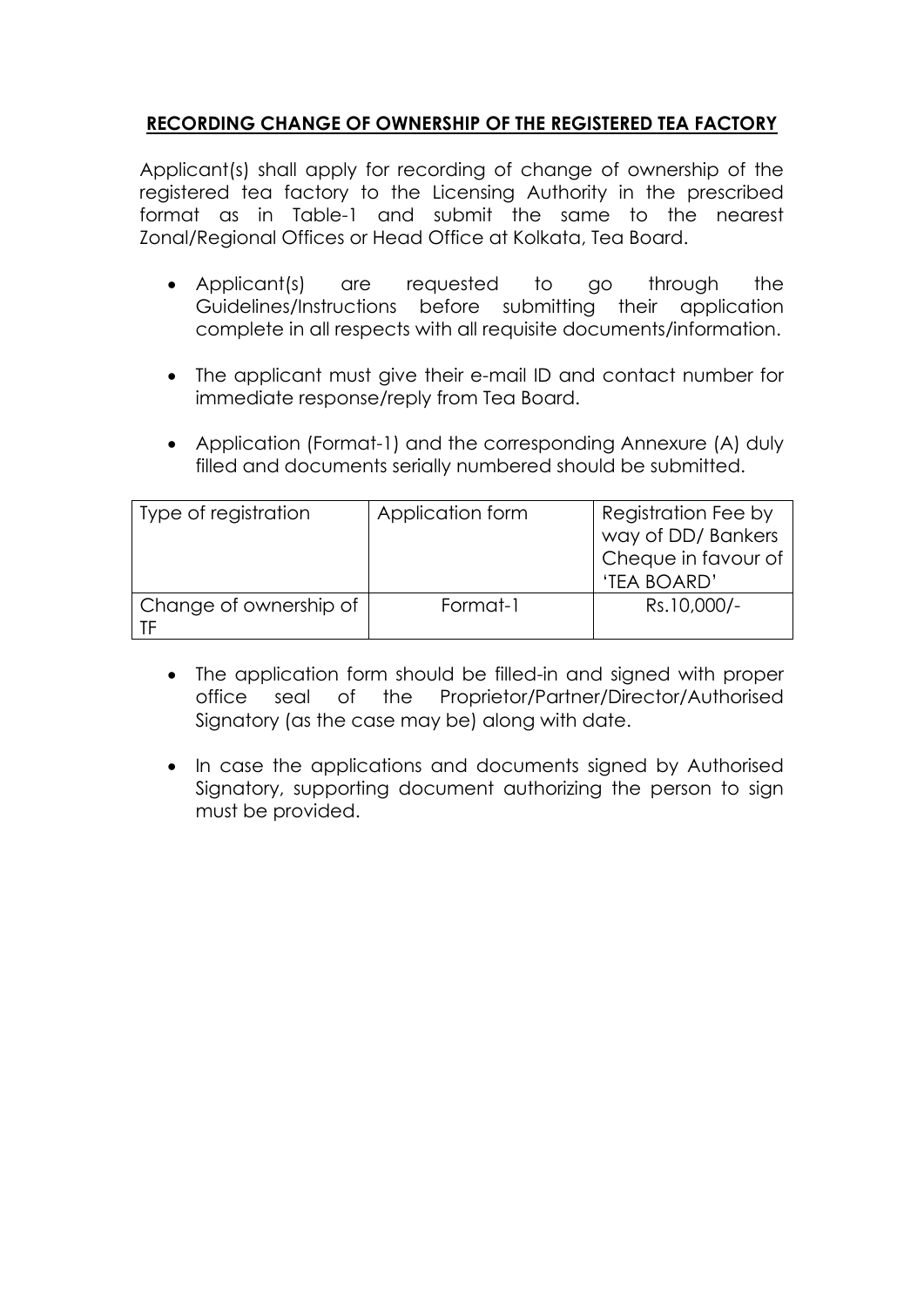## **Annexure-A**

The following **self attested** documents with seal and **tick marked in the** 

# relevant check box  $\mid \sqrt{-\mid}$  should be submitted for consideration:

a) Application form properly signed along with date and seal of the proprietor/partner/Director/Authorised Signatory as the case may be.

b) Fee of Rs.10,000/- by D.D/Banker cheque in favour of TEA BOARD.

c) Original Registration certificate issued by Tea Board in favour of the Tea Factory/Indemnity Bond on a non-judicial stamp paper of Rs. 100/- duly notarized stating that original Registration Certificate issued in favour of the Tea Factory (name of the Tea Factory) has been misplaced/lost as the case may be and it is hereby affirm that the said certificate will be surrendered to Tea Board in case it is found at a later date.

- d) Copy of
	- Registered sale deed/transfer deed/court order/lease deed
	- For Company: Memorandum & Articles of Association & Certificate of Incorporation duly certified by one of the Directors
	- For Partnership Firm: Deed of Partnership duly attested by at least two partners.
	- Resolution adopted in the Board Meeting for sale of the Tea Factory in case of company.
	- Copies of the following Forms as filled before the Registrar of Companies ( latest)
		- i. Form No.32,
		- ii. Form 18

e) Name, residential address, e-mail ID and contact numbers of present Partners/Directors/Proprietor of the firm/company in company letter head along with address proof

f) For Proprietorship Firm: Declaration duly notarised in non judicial stamp paper value not less than Rs.100/- for sole proprietorship along with name and residential address.

g) Declaration on non judicial stamp paper of Rs. 100/- duly notarised mentioning that the tea which will be manufactured in the proposed factory shall conform to the specification for tea as laid down under FSSAI Rules as amended from time to time.

#### **Signature of the applicant with seal**

| Place: |  |
|--------|--|
| Date : |  |

| I |  |  |  |
|---|--|--|--|